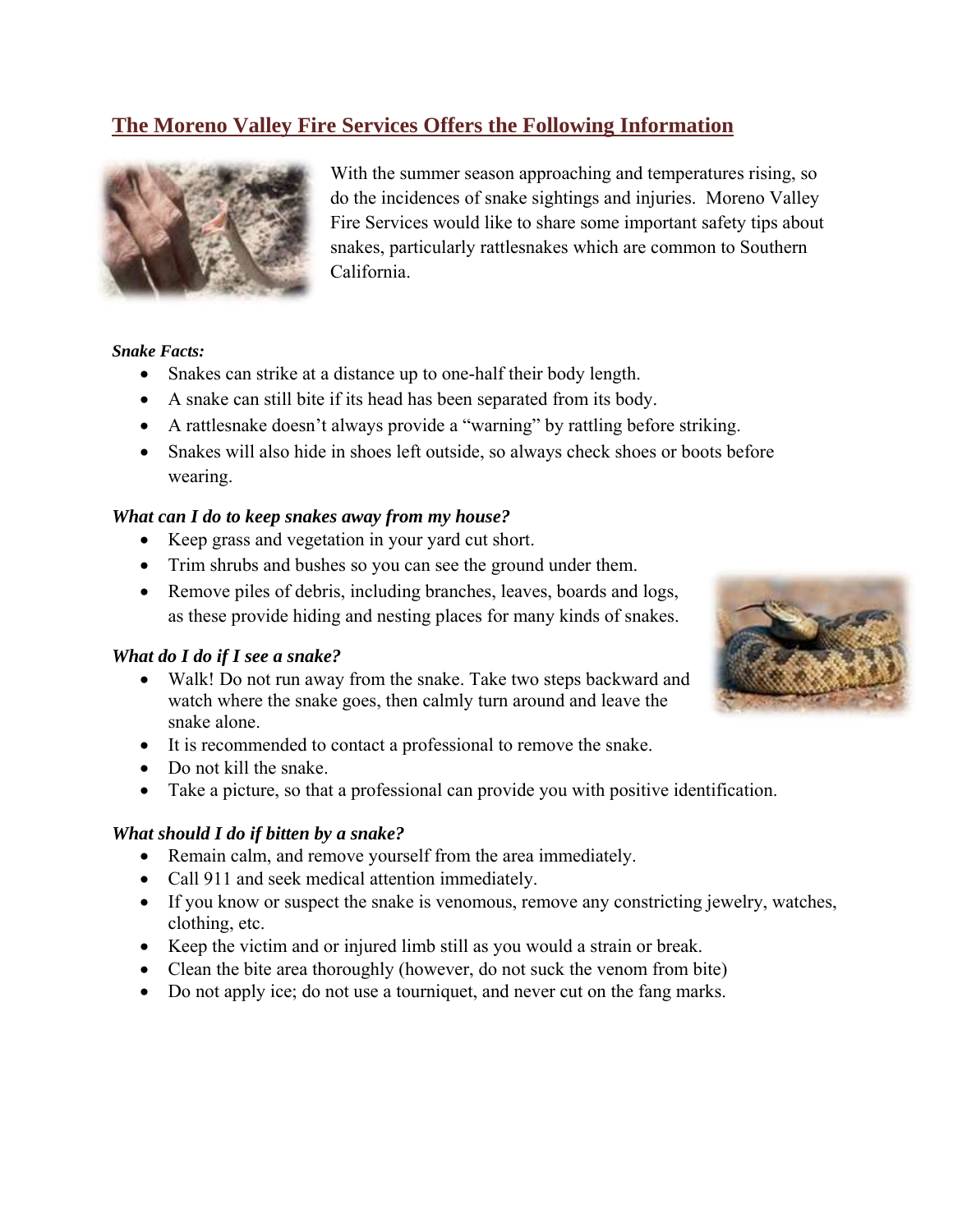# **Moreno Valley Fire Services Warns Businesses about Fraudulent Fire Inspectors**

The Moreno Valley Fire Prevention Division is warning local businesses to be watchful for fraudulent fire inspectors. Opportunists are always present, but never so much as when the economy is struggling. Fire Departments throughout the Inland Empire and the State of California have noticed an increase of individuals and fire protection companies posing in official-looking clothing, and performing questionable "inspections." These fraudulent individuals will disguise themselves as fire department representatives and request to perform a fire protection inspection. After these false inspections, businesses typically receive an invoice for services that are allegedly performed. The invoice is then followed by aggressive collection efforts.



The Moreno Valley Fire Prevention Division inspects businesses on an annual basis. Business owners, managers, and employees should not let anyone inspect their fire extinguishers, sprinkler systems, hood systems, or any other fire protection devices unless they are under annual contracts or reach another agreement for a specific fire protection

service prior to the service call.

The Moreno Valley Fire Prevention Division offers local businesses the following items to look for before they consider retaining a vendor to perform any type of fire protection system services:

- 1. Make sure they introduce themselves, identify their business, and produce a business card.
- 2. Request to see a copy of a current business license permit from your City of Moreno Valley Business License Office, a contractor's "C-16" (fire sprinklers and fixed protection systems) or "C-10" (fire alarms) license. Check their license at http://www.cslb.ca.gov
- 3. Be sure the "inspector" states what they are there for and what the estimated costs will be. Never pay in cash. Invoicing and record keeping are important for your business and the establishment of legal avenues.
- 4. Insist they leave any replaced or changed parts with the business owner. He or she must provide a signed invoice.

Remember that business owners may always refuse service and contact the Moreno Valley Fire Department for guidance. The Fire Prevention Division will gladly advise local businesses of any required service schedules of fire protection systems, and assist in verifying that a company is qualified to provide the appropriate inspection, testing, and maintenance.